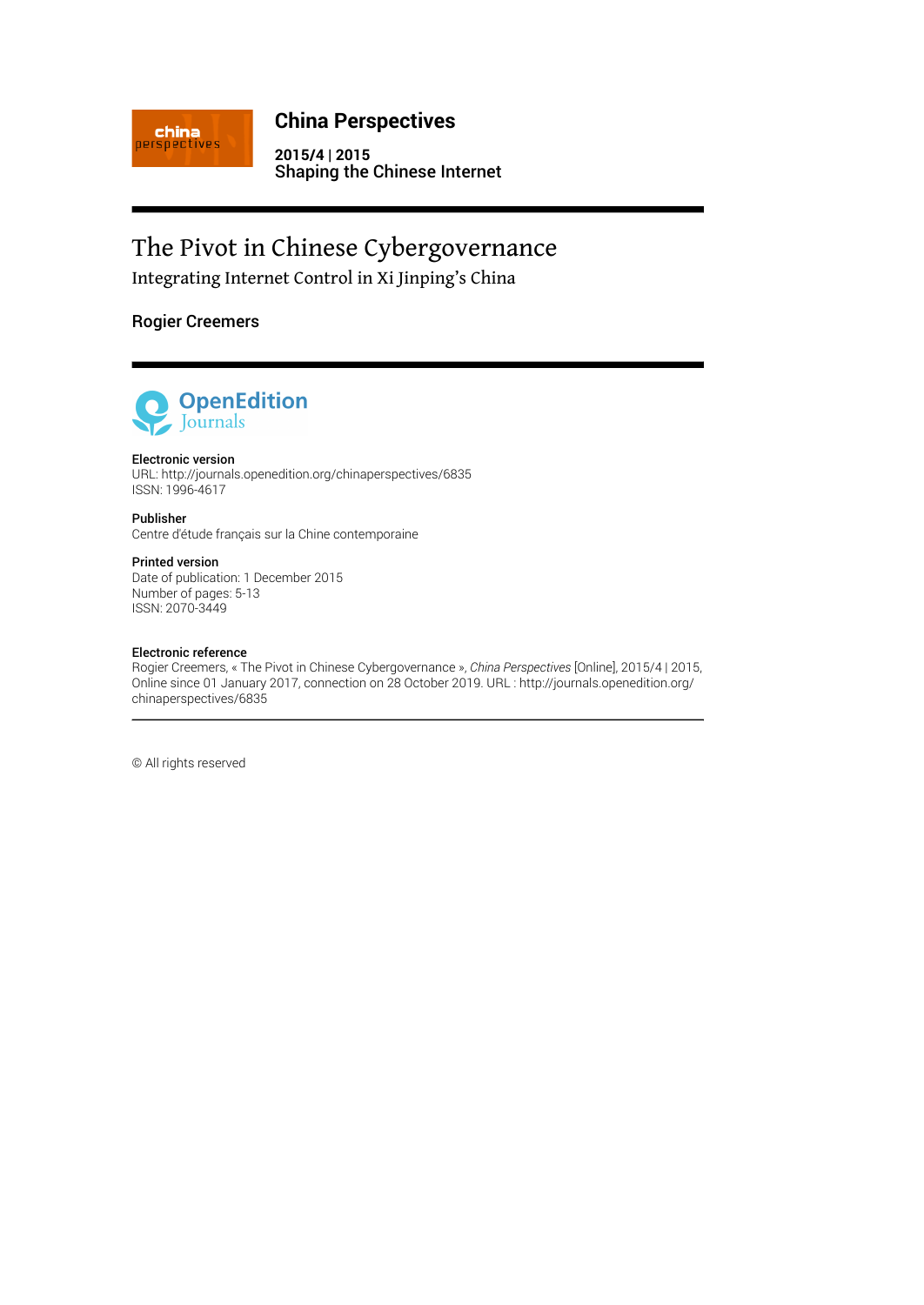# The Pivot in Chinese Cybergovernance

# Integrating Internet Control in Xi Jinping's China

## ROGIER CREEMERS

ABSTRACT: During the first two years of the Xi administration, a series of successive measures were taken to restructure the way that the Chinese Internet is governed. New institutions were created to centralise governance over a sphere that had hitherto been fragmented, while the pursuit of ideological and technological security led to greater efforts to control the circulation of online information and prevent harm, particularly originating from foreign threats. This paper analyses this process, and discusses implications for the future **of the Chinese and global Internet.**

**KEYWORDS: Internet governance, political reform, media, security, ideology.**

## **Introduction**

The Internet has become a central element of the Chinese government's ambitious reform agenda as presented in the Third and<br>Fourth Plenums of the 18<sup>th</sup> Party Congress. In March 2015, Premier<br>Li Keqiang unveiled the "Inter The Internet has become a central element of the Chinese government's ambitious reform agenda as presented in the Third and Fourth Plenums of the 18<sup>th</sup> Party Congress. In March 2015, Premier leverages the power of information technology for economic growth and development. (1) A specific, elaborate implementation plan was published in July. (2) Similar, more detailed plans address the development of sectors as diverse as e-commerce, online finance, and tech entrepreneurship. Big data has been enlisted in an effort to enhance the Party's governing ability.

Nevertheless, following the accession of the Xi leadership in 2012, the Internet and information technology were viewed with considerable suspicion. Social media had provided a platform for raucous political debate, criticism of Party authorities and revelation of corruption and official abuses. It was also seen as a channel for "foreign hostile forces" (guowai didui shili 国外敌对势力) to undermine China's political stability. Consequently, significant institutional, regulatory and policy changes were made in order to regain control over the Internet and pave the way for the strategies outlined above. A new Central Committee apparatus was created, led by Xi Jinping personally. Second, new rules were introduced for the domestic Internet, ranging from social media and audio-visual content to technology suppliers.

This paper will review these changes and discuss their implications for the role of the Internet in governance and social management. This taps into two academic debates and two important policy areas that are increasingly coalescing: the notion of the Internet as a space for communication and organisation on the one hand, and information technology as a facilitator of government intervention, surveillance, and control on the other.

Increasing censorship during the second half of the Hu era notwithstanding, the Internet became a vibrant space for social interaction and public

exchange with, as Hu Yong phrases it, a "cacophony" (xuanhua 喧哗) of voices. (3) Scholars have disagreed about the degree of intentionality with which this space was created or condoned. Jonathan Sullivan, for instance, claims that social media tools enabled the Party to better monitor its agents and respond to particular, specific concerns while ignoring their systemic causes. <sup>(4)</sup> Rebecca MacKinnon, for instance, argues that Internet blogs could serve as a "safety valve" by permitting opinions and dissent to be vented before they transform into mobilisation or political action. (5) Others, such as Milton Mueller<sup>(6)</sup> and Li Yonggang, <sup>(7)</sup> argue that the state's response to Internet developments was more characterised by improvisation and learning in continuously changing contexts. Nevertheless, most scholars agreed that the leadership's attitude towards the public discourse element of the Internet, and particularly social media, was ambivalent. In Alice Miller's view, this was one of the major symptoms of the political stasis that characterised the second half of the Hu administration. (8)

The research for this paper was funded with a Rubicon grant from the Netherlands Organisation for Scientific Research (NWO).

- 1. "2015 nian zhengfu gongzuo baogao" (2015 Government Work Report), presented to the Plenary Session of the National People's Congress, 5 March 2015, http://lianghui.people.com.cn/2015npc/ n/2015/0305/c394298-26642056.html (all URLs accessed on 30 October 2015).
- 2. State Council,"Guanyu jiji tuijin 'Hulianwang+' xingdong de zhidao yijian"(Guiding Opinions Concerning Vigorously Promoting "Internet Plus" Activities), 5 July 2015.
- 3. Hu Yong, Zhongsheng xuanhua: wangluo shidai de geren biaoda yu gongong taolun (A Cacophony of Mass Voices: Personal Expression and Public Debate in the Network Age), Guilin, Guangxi Normal University Press, 2008.
- 4. Jonathan Sullivan, "China's Weibo: Is faster different?", New Media & Society, Vol. 16, No. 1, 2014.
- 5. Rebecca MacKinnon,"China's 'networked authoritarianism'," Journal of Democracy, Vol. 22, No. 2, 2011. See also Jonathan Hassid, "Safety valve or pressure cooker? Blogs in Chinese political life," Journal of Communication, Vol. 62, No. 2, 2012.
- 6. Milton L. Mueller,"China and Global Internet Governance: A Tiger by the Tail," in Ronald Deibert et al. (eds), Access Contested: Security, Identity, and Resistance in Asian Cyberspace, Cambridge, MIT Press, 2012.
- 7. Cited in Rebecca MacKinnon,"Chinese Internet Research Conference:Getting beyond 'Iron Curtain 2.0'," RConversation, 18 June 2008, http://rconversation.blogs.com/rconversation/2008/06/chinese-inter-1.html (accessed on 21 November 2015).
- 8. Alice Miller, "The Trouble with Factions," China Leadership Monitor, No. 46, 2015.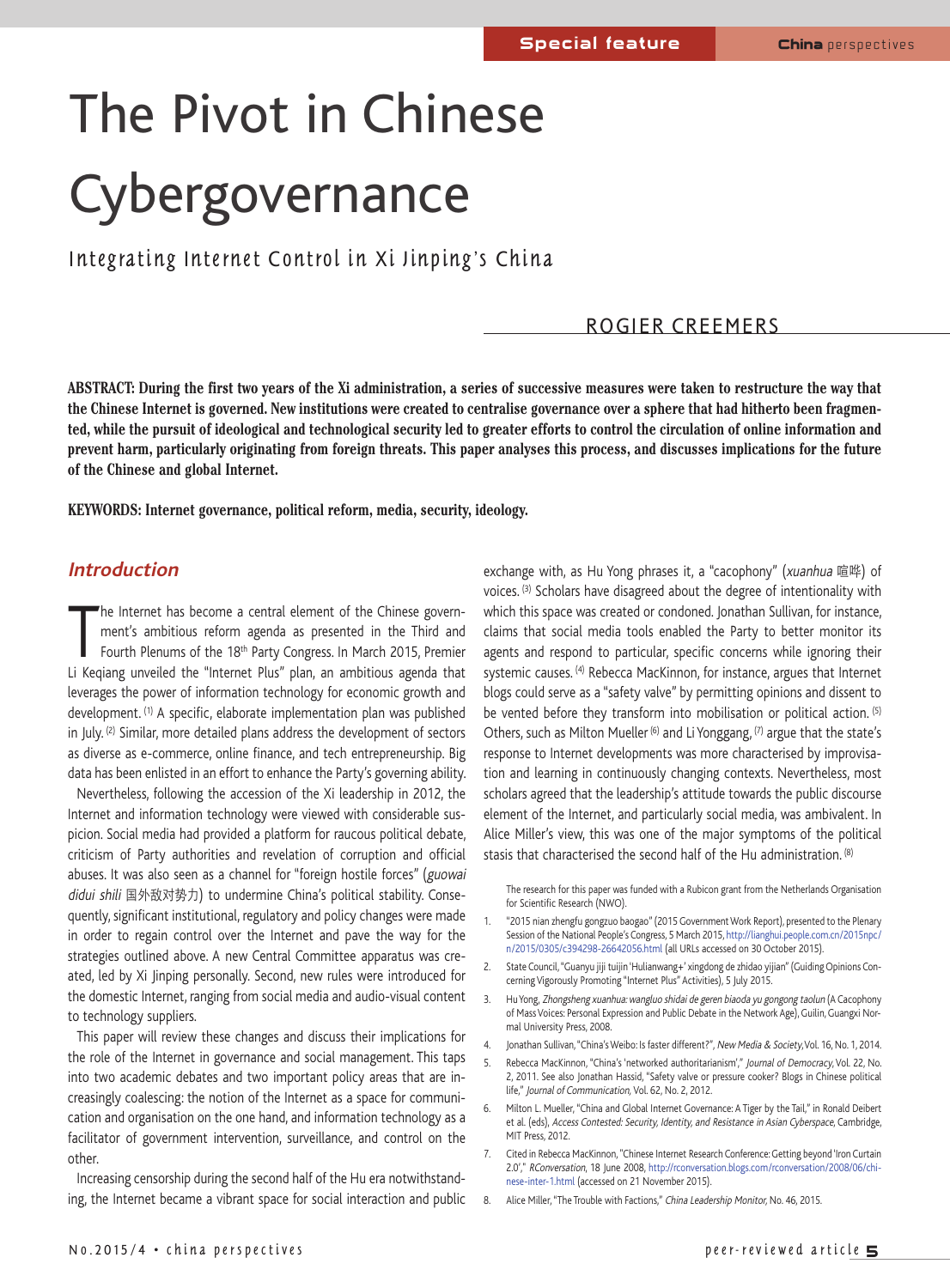Such ambivalence is completely absent from the state's stance on the technological and economic aspects of Internet development. As Gudrun Wacker already claimed in 2003, a Promethean optimism about the transformative role of technology in development, going back to the early days of industrialisation in late-Qing China, is common in Chinese governing circles. (9) Through state-funded initiatives, such as the 863 programme and the indigenous innovation agenda, China has sought to rapidly enhance domestic high-tech capabilities. Informatisation (xinxihua 信息化), the process of enhancing economic efficiency, improving governance, and strengthening social services through the application of information technologies, has been a priority for more than a decade. (10) Information technology was listed among the "Four New Modernisations" that the new leadership put forward in January 2013, mere weeks after its installation. (11) As Duan Qing demonstrates, the pursuit of informatisation has also influenced the interaction between the leadership and private enterprise, enabling the rise of a class of IT leaders. These leaders do not pose a direct challenge to the regime, and in fact, have mutually overlapping interests in fostering economic growth and strong domestic companies. Nevertheless, they do constitute a somewhat autonomous community, making possible a considerable presence of private actors in an economic sphere critical to political stability: the Internet is the only "commanding height" (zhigaodian 制高点) where large private enterprises play a significant role. (12) Yet here also, the authoritarian calculus influences outcomes. As Greg Austin claims, overriding concerns about information control have stunted the development of the information society. Often merited distrust about government-produced content created a toxic environment "awash in supposition, half-credible news stories and libel," (13) while the state security system has consistently undermined the development of security technology and encryption, contributing to a growing cybercrime scourge.

This paper will argue that the changes brought by the Xi administration sought to achieve three major goals. First, with regard to social media, it sought to change the public nature of the online sphere, ending the ambivalence of the Hu era. The potential for mobilisation, association, and large-scale communication on social media was seen as a potential risk, yet at the same time provided valuable information on public opinion to the leadership. Consequently, instead of largely open and interactive media, such as Weibo, the leadership implicitly supported more private platforms, such as WeChat, where surveillance remains possible. Second, the administrative restructuring of the Internet governance apparatus can be seen as an effort to centralise leadership over this important sphere, transcending interdepartmental boundaries and interests, and creating direct links to the summit of political power. Lastly, the efforts intended to signal the importance the leadership attributes to information technology, and to lay the groundwork for the continued and accelerated adoption of information technology in all areas of socio-economic governance.

## **Organisational change**

The Xi administration took two major organisational steps in its reform of Internet governance. First, it established a presidential-level policy coordination unit called the Central Leading Group for Cybersecurity and Informatisation. Second, it greatly enhanced the authority of the State Internet Information Office. These two bodies have separate, but interrelated lineages. The Central Leading Group is the latest iteration of an organisational reform process that sought to lead and coordinate the development of China's information society, including technological development, economic success, and security, as well as online content. The State Internet Information Office, on the other hand, was established within the propaganda apparatus in order to provide a more coherent basis for the control of online content. (14) These two bodies have been combined into a structure not unlike other Party-state "systems" (xitong 系统). (15) The process of transformation is nevertheless unfinished, and it remains to be seen exactly how decision-making patterns and powers crystallise.

As Internet technology developed, various pieces of its functionality came under the purview of actors from different "systems." Some of the first rules on Internet use were promulgated by the Ministry of Public Security, as these concerned the integrity and security of information networks. (16) Reflecting the Internet's roots in scientific research, the China Internet Network Information Centre (CNNIC) was established under the aegis of the Chinese Academy of Science and the Ministry of Information Industry (MII). The CNNIC is responsible for domain name registration and IP address allocation, as well as the issuance of trust certificates.The emergence of an Internet economy largely dominated by private enterprises led to the establishment of the Internet Society of China in 2001.The ISC acts as an intermediary organ linking the Internet industry to government, and has a regulatory role through the self-disciplinary documents it publishes. On the governmental side, a new ministry in charge of telecommunications, the Ministry of Information Industry, was created in 1998 through the merger of, amongst others, the Ministry of Post and Telecommunications and the Ministry of Electronics Industry. Furthermore, different functional bodies, including the State Administration of Radio, Film, and Television (SARFT) and the General Administration of Press and Publications (GAPP), were given primary review powers.

A successive series of bodies was established to lead and coordinate the activities of these bodies, with their portfolio growing and their bureaucratic position increasing as time went by. A pre-existing interministerial joint conference was transformed into the State Council Leading Group for Informatisation Work (Guowuyuan xinxihua gongzuo lingdao xiaozu 国务

- 9. Christopher Hughes and Gudrun Wacker, "China's Digital Leap Forward," in Christopher Hughes and Gudrun Wacker, China and the Internet: Politics of the Digital Leap Forward, Abingdon, Routledge, 2003.
- 10. Generally, Eric Harwit, China's Telecommunications Revolutions, Oxford, Oxford University Press, 2008. For an internal point of view, see Qu Weizhi, China's Path to Informatization, Singapore, Cengage, 2010.
- 11. "Meiti xi 'xinsihua' xinyi: cong yi wu wei zhu zhuanxiang yi ren wei ben" (Media Analysis of the New Meanings of the "New Four Modernizations": From Giving First Place to Materials to Putting People First), People's Daily, 17 January 2013, translation available at https://chinacopyrightandmedia.wordpress.com/2013/01/17/media-analysis-of-the-new-meanings-of-the-new-four-modernizations-from-giving-first-place-to-materials-to-putting-people-first.
- 12. Duan Qing, China's IT Leadership: The Political Struggle behind China's Information Revolution**,** Saarbrücken,VDMVerlag, Müller, 2007.
- 13. Greg Austin, Cyber Policy in China, Cambridge & Malden, Polity Press, 2014, p. 80.
- 14. As People's Daily reported at the SIIO's establishment, the Internet had hitherto been managed "like nine dragons managing the water" (jiulong zhishui). Chen Zhenkai, "Zhongguo hulianwang guanli jiang dapo 'jiulong zhishui' geju"(The Situation of"Nine Dragons Governing the Water"in China's Internet Management Will Be Smashed), People's Daily Overseas Edition, 5 May 2011.
- 15. Tony Saich defines xitong in the broad sense as functionally related bureaucracies that cross individual ministry or industry lines, which coordinate policy and attempt to monitor its implementation, and link to leadership groups at the Centre. Tony Saich, Governance and Politics of China, London, Palgrave Macmillan, 2010, p. 144.
- 16. See, for instance, Ministry of Public Security,"Jisuanji xinxi wangluo guoji lianwang anquan baohu guanli banfa"(Computer Information Network International Interconnection Security Protection Management Rules), 30 December 1997. Translation available at http://chinacopyrightand media.wordpress.com/1997/12/30/computer-information-network-international-interconnection-security-protection-management-rules.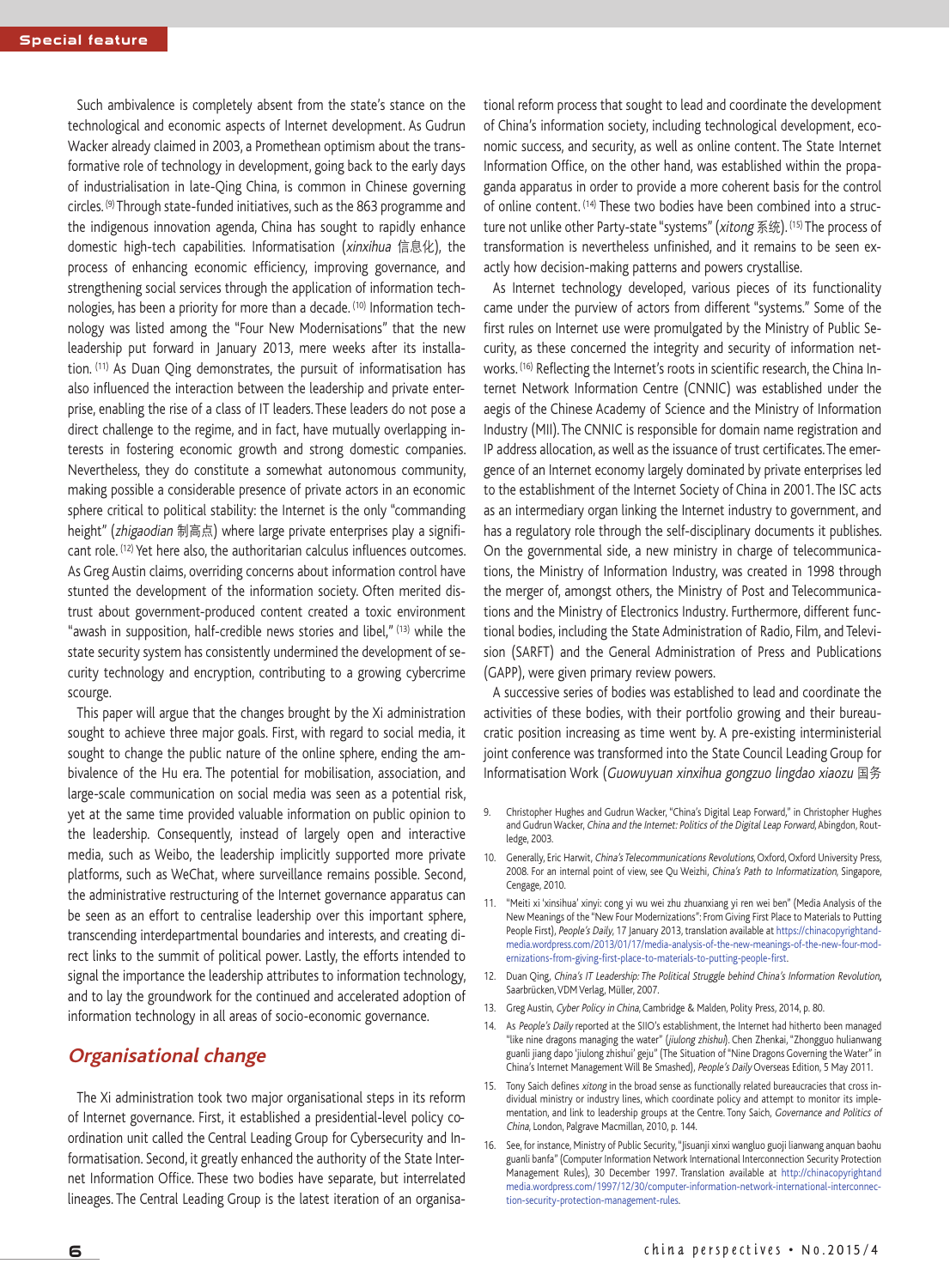院信息化工作领导小组). This was chaired by Vice-premier Zou Jiahua, and included not only representatives from the economic, scientific, and technological sectors, but also from the two media departments, the PLA's General Staff Department, and the Ministry of Public Security. (17) This Leading Group was merged into the newly established MII in 1998, but a similar group was again established the year afterwards under Vice-premier Wu Bangguo. (18) In 2001, the group was raised from the vice-premier level to premier level, with a corresponding change in the ranks of its members. (19) It was also given an office in charge of daily affairs, which was merged into the newly-established Ministry of Industry and Information Technology (MIIT) in 2008. As Austin argues, the focus of these institutions gradually changed from technology and an information economy to a more broadly defined notion of an information society.<sup>(20)</sup> Still, other Party bodies had a considerable influence on Internet development as well. Concerning content, the most important of these was the Central Propaganda Department (Zhongyang xuanchuan bu 中央宣传部), which extended its control over the network through its subordinate ministries, including SARFT and GAPP, as well as the State Council Information Office  $(SCIO).$   $(21)$ 

This structure was problematic in two respects. First, it saw protracted administrative turf battles and departmental protectionism. The creation of the MII in 1998 was partly pushed by escalating tensions between the Ministry of Post and Telecommunications and the Ministry of Electronics Industry, and especially the fledgling telecommunications operators each had established. (22) It took years of intra-ministerial negotiation (23) before the State Council, in 2010, could announce concrete trial measures to integrate China's telecommunications, cable television, and Internet networks. (24) At the time of writing, a national cable operator has been established, and a number of pilot projects have been launched, yet "three-network convergence" (sanwang ronghe 三网融合) remains more an aspiration than a reality. (25) In the area of content, a spat over online gaming licensing privileges between GAPP and the Ministry of Culture led to a fivemonth shutdown of China's most popular online game, World of Warcraft. (26)

Yet at the same time, there were also blind spots in regulatory terms, which became particularly visible in the area of content. The propaganda system primarily considered the Internet as merely a new publishing or broadcasting platform. The main thrust of their regulatory approach was therefore a relatively simple extension of the management model and repertoire of propaganda techniques that had been developed for the online incarnations of traditional media, such as online videos, news, and blogs.Yet this approach was not adapted to the emergence of Web 2.0 applications such as microblogs and other social communication tools that facilitated novel forms of interaction. The extent to which netizens turned into content creators and the speed at which information could "go viral" seems to have come as a surprise to the authorities.The Ministry of Industry and Information Technology was in nominal charge of regulating "online information services." (27) However, MIIT was not primarily a censorship body, and the relevant regulations had not been revised since 2001.<sup>(28)</sup> Moreover, coordination between various local public security, media, and Internet information offices with regards to censorship policy was also often lacking.

Initial measures to counter this situation were already taken before the 18<sup>th</sup> Party Congress. Most importantly, the State Internet Information Office (SIIO, Guojia hulianwang xinxi bangongshi 国家互联网信息办公室) was established in 2011. At that time, it was essentially subordinate to the SCIO and did not have independent staffing. Two full-time vice-directors were appointed in 2012. The first, Peng Bo, had a background in the publishing sector and the SCIO's Internet management department, while the second,Wang Xiujun, had been chief engineer at MIIT. The SIIO grew in stature and importance during the Xi administration's first year, in tandem with a series of campaigns aimed at bringing social media under control. Most importantly, it gained independent leadership, as Beijing municipal propaganda chief Lu Wei was appointed director in the spring of 2013. In October, he gained a third deputy named Ren Xianliang, previously a propaganda cadre in Shaanxi. Furthermore, as part of a ministerial streamlining, SARFT and GAPP merged in the summer of 2013. (29) This reduced administrative overlap and ensured that the resulting State Administration for Press, Publications, Radio, Film, and Television (SAPPRFT) would be better able to cope with a converged media environment.

Reorganisation was not limited to the executive level. In keeping with the "top-level design" (dingceng sheji 顶层设计) theme espoused in the Third Plenum, further restructuring affected leadership and coordination of cyber affairs. On 27 February 2014, the first meeting of a new central coordinating body for Internet governance took place in Beijing. The new Central Leading Group for Cybersecurity and Informatisation (Zhongyang

- 17. State Council General Office, "Guowuyuan bangongting guanyu chengli guowuyuan xinxihua gongzuo lingdao xiaozu de tongzhi" (State Council General Office Notice Concerning the Establishment of the State Council Leading Group for Informatisation Work), 16 April 1996.
- 18. There were some small changes in membership: the vice-governor of the People's Bank of China, for instance, was dropped from the 1999 iteration.A vice-minister from the Ministry of State Security was among the new additions. State Council General Office, "Guowuyuan bangongting guanyu chengli guojia xinxihua gongzuo lingdao xiaozu de tongzhi"(State Council General Office Notice Concerning the Establishment of the Leading Group for National Informatisation), 23 December 1999.
- 19. Wang Yukai, "Zhongyang wangluo anquan yu xinxihua lingdao xiaozu de youlai ji qi yingxiang" (The Origins of the Central Leading Group for Cybersecurity and Informatisation and its Influence), People's Daily Online, 3 March 2014, http://theory.people.com.cn/n/2014/0303/c40531- 24510897.html.
- 20. Greg Austin, Cyber Policy in China, op. cit., Ch. 1.
- 21. See, most notably, Anne-Marie Brady, Marketing Dictatorship: Propaganda and Thought Work in Contemporary China, Lanham, Rowman & Littlefield, 2009; David Shambaugh, "China's Propaganda System: Institutions, Processes and Efficacy," The China Journal, No. 57, 2007, pp. 25-58.
- 22. Zixue Tai, The Internet in China: Cyberspace and Civil Society, Abingdon, Routledge, 2013, p. 134.
- 23. In 2003 already, Junhua Zhang wrote about the departmental infighting surrounding the integration of network infrastructure. Junhua Zhang, "Network Convergence and Bureaucratic Turf Wars," in Christopher Hughes and Gudrun Wacker, China and the Internet: Politics of the Digital Leap Forward, op. cit., pp. 83-101.
- 24. State Council,"Guanyu sanwang ronghe shidian gongzuo youguan wenti de tongzhi"(Notice Concerning Questions Pertaining to Three-Network Integration Trial Point Work), 2 August 2010.
- 25. Shen Jingting,"China Moves to Unify Cable Firms into One Network," China Daily, 29 May 2014.
- 26. Nicholas Groffman, Erik Leyssens,"New Online Game Regulations Aim to Tidy Up China's Online Game Sector," Mondaq, 7 July 2010, www.mondaq.com/x/104224/Gaming/New+Online+ Game+Regulations+Aim+to+Tidy+Up+Chinas+Online+Game+Sector.
- 27. Guobin Yang, "Social Dynamics in the Evolution of China's Internet Content Control Regime," in Monroe E. Price, Stefaan G.Verhulst, and Libby Morgan (eds), Routledge Handbook of Media Law, New York, Routledge, pp. 285-302; Rogier Creemers, "The Privilege of Speech and New Media: Conceptualizing China's Communications Law in the Internet Era," in Jacques DeLisle, Avery Goldstein, and Guobin Yang (eds), The Internet, Social Media and a Changing China, Philadelphia, University of Pennsylvania Press, Forthcoming.
- 28. State Council,"Guanyu 'hulianwang xinxi fuwu guanli banfa (xiuding cao'an zhengqiu yijian gao)' de shuoming" (Explanation Concerning the "Internet Information Service Management Rules [Opinion-Seeking Version of Revision Draft]), 7 June 2012. Translation available at http://chinacopyrightandmedia.wordpress.com/2012/06/07/explanation-concerning-the-internet-information-service-management-rules-opinion-seeking-version-of-revision-draft.
- 29. Hogan Lovells,"Will the Merger of SARFT and GAPP End The Turf War Over Control over the Internet?", June 2013, www.hoganlovells.com/files/Publication/9e7448a7-ea0c-4ed1-8b70 bc61da7648e5/Presentation/PublicationAttachment/f5997588-93f2-4bdd-bc31-ca3ce524e734/ SHALIB01-%231083537.pdf.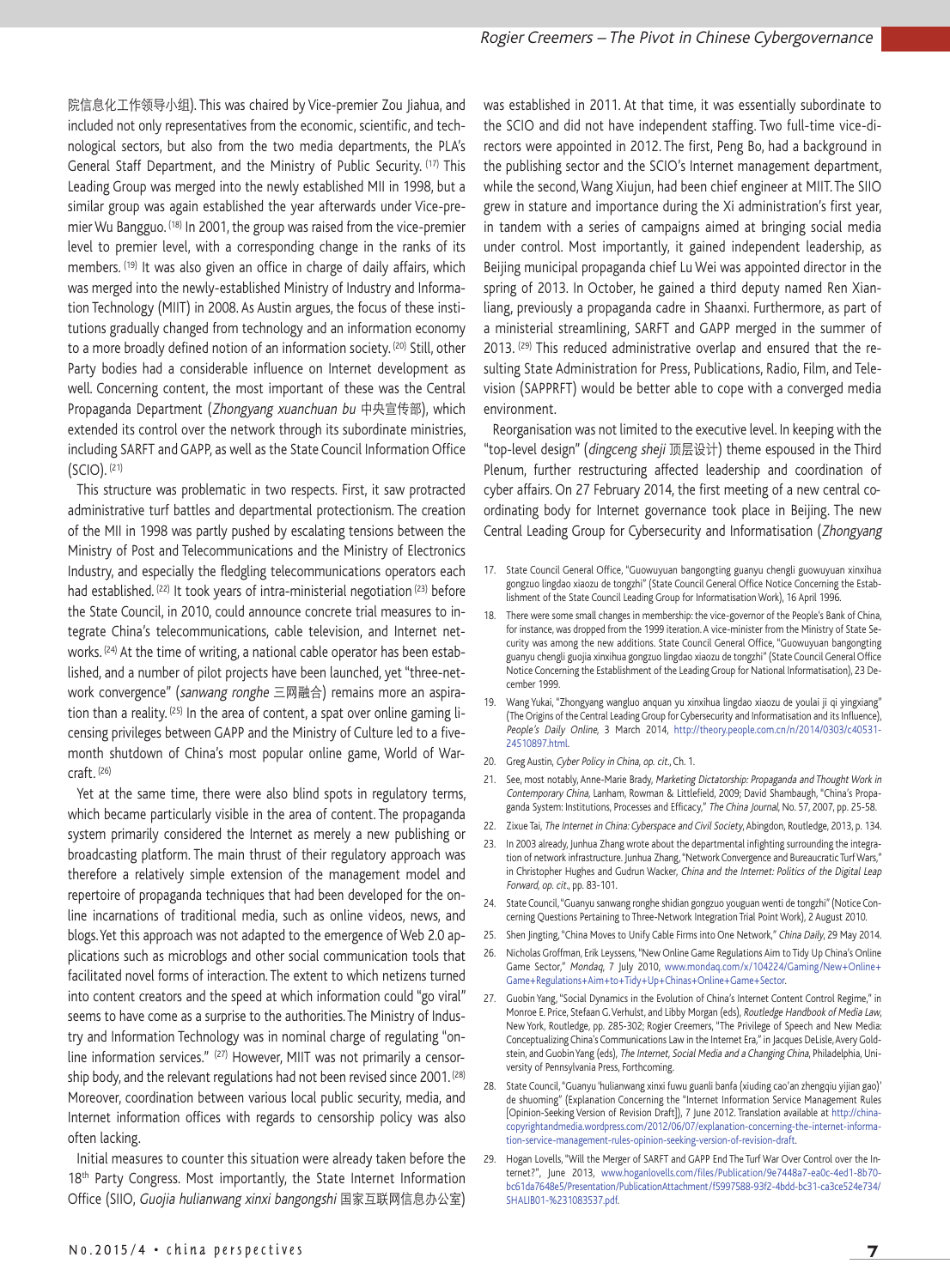#### **Table 1 – Central Leading Group for Cybersecurity and Informatisation Membership (30)**

| <b>Names</b>                        | <b>Titles</b>                                                                                     |
|-------------------------------------|---------------------------------------------------------------------------------------------------|
| Xi Jinping (Chair)                  | General Secretary, PRC President                                                                  |
| Li Keqiang (Vice-Chair)             | Premier                                                                                           |
| Liu Yunshan (Vice-Chair)            | Chief Secretary, CCP Central Secretariat; Chairman, Central Ideology and Propaganda Leading Group |
| Lu Wei (Head, Leading Group Office) | Director, Cyberspace Administration of China                                                      |
| Ma Kai                              | Vice-Premier                                                                                      |
| <b>Wang Huning</b>                  | Director, CCP Policy Research Office                                                              |
| Liu Oibao                           | Director, Central Propaganda Department                                                           |
| <b>Fan Changlong</b>                | Vice Chairman, Central Military Commission                                                        |
| Meng Jianzhu                        | Director, Central Political-Legal Committee                                                       |
| Li Zhanshu                          | <b>Director, CCP General Office</b>                                                               |
| Yang Jing                           | Secretary General, State Council                                                                  |
| <b>Zhou Xiaochuan</b>               | Governor, People's Bank of China                                                                  |
| Wang Yi                             | Minister of Foreign Affairs                                                                       |
| <b>Fang Fenghui</b>                 | <b>PLA Chief of Staff</b>                                                                         |
| Lou Jiwei                           | Minister of Finance                                                                               |
| Cai Wu                              | <b>Minister of Culture</b>                                                                        |
| <b>Yuan Guiren</b>                  | Minister of Education                                                                             |
| Miao Wei                            | Minister of Industry and Information Technology                                                   |
| Guo Shengkun                        | Minister of Public Security                                                                       |
| Xi Shaoshi                          | Chairman, National Development and Reform Commission                                              |
| Wang Zhigang                        | Party Secretary, Ministry of Science and Technology                                               |
| Cai Fuchao                          | Director, State Administration of Press, Publications, Radio, Film and Television                 |

wangluo anquan he xinxihua lingdao xiaozu 中央网络安全和信息化领导小 组) was chaired by Xi Jinping himself, and its membership included departments across the spectrum of propaganda, economic management, and political affairs (See Table 1). It inherited the portfolio and membership of the previous premier-level group, with the addition of the governor of the People's Bank of China.

The Office of this new leading group, in charge of daily administrative work, was established within the SIIO, which was re-established as an independent entity and gained a new English name: Cyberspace Administration of China (CAC). In August 2014, a State Council notice announced the CAC would be responsible for the governance of all online content. (31) Subordinate technical and advisory bodies such as CNNIC, ISC, and the Advisory Council on State Informatisation now report directly to the CAC. <sup>(32)</sup> In this way, the structure of Internet governance has now taken the form of an independent xitong, resembling the propaganda system. The Leading Group and the CAC are in charge of technological and infrastructure development and security, countering cybercrime, and managing international relations in the area of cybergovernance. Illustrating this broad reach, the CAC is currently in charge of drafting a comprehensive national strategy for information technology and cybersecurity, which will provide the blueprint for policy in this area for the next decade. (33)

Some observers have suggested that this new xitong is now outstripping the traditional propaganda apparat in power and importance. <sup>(34)</sup> Certainly, its power and position has increased significantly. The restructuring of the Leading Group means that Internet governance has been brought from the

more technocratic State Council and MIIT into the centre of political decision-making. It also fits in with a broader trend to locate more authority within Party bodies rather than state bodies. Both Xi Jinping and Lu Wei have brought a more activist stance to Internet governance, in contrast with the more typical reticence of Party officials. (35) Nevertheless, questions remain as the practical implementation of the restructuring continues. One particular matter is the authority structure between the CAC, the Leading Group, and other CCP systems. The relationship with the propaganda bureaucracy, for instance, is unclear. On the one hand, the CAC started out as a subordinate department within this system, and as vice-

- 30. Compiled from Guancha.cn,"Zhongyang wangluo anquan he xinxihua lingdao xiaozu chengyuan mingdan 12 zhengfu guoji jianzhi shengaizu"(Central Cybersecurity and Informatisation Leading Group Members' Name List, 12 Full and Vice-National Level [Members] also on the Leading Group for Deepening Reform), 28 February 2014,www.guancha.cn/politics/2014\_02\_28\_209672.shtml.
- 31. State Council, "Guanyu shouquan guojia hulianwang xinxi bangongshi fuze hulianwang xinxi neirong guanli gongzuo de tongzhi"(Notice Concerning Empowering the Cyberspace Administration of China to be Responsible for Internet Information Content Management Work), 26 August 2014. Translation available at https://chinacopyrightandmedia.wordpress.com/2014/08/26/notice-concerning-empowering-the-cyberspace-administration-of-china-to-be-responsible-for-internet-information-content-management-work.
- 32. See, for instance CNNIC,"Zhongyang wangxinban xuanbu CNNIC zhuyao fuzeren renming"(Central Cyberspace Administration Announces Names of Main CNNIC Directors), 26 December 2014, www.cnnic.net.cn/gywm/xwzx/rdxw/2014/201412/t20141226\_50801.htm.
- 33. Interview with Internet policymaker, Beijing, November 2014.
- 34. David Bandurski, "Ali Baba's Cave and Pandora's Box," China Media Project, 5 November 2014, http://cmp.hku.hk/2014/11/05/36885.
- 35. For instance, a portrait of Lu Wei was published in The New York Times: Paul Mozur and Jane Perlez, "Gregarious and Direct: China's Web Doorkeeper," The New York Times, 1 December 2014.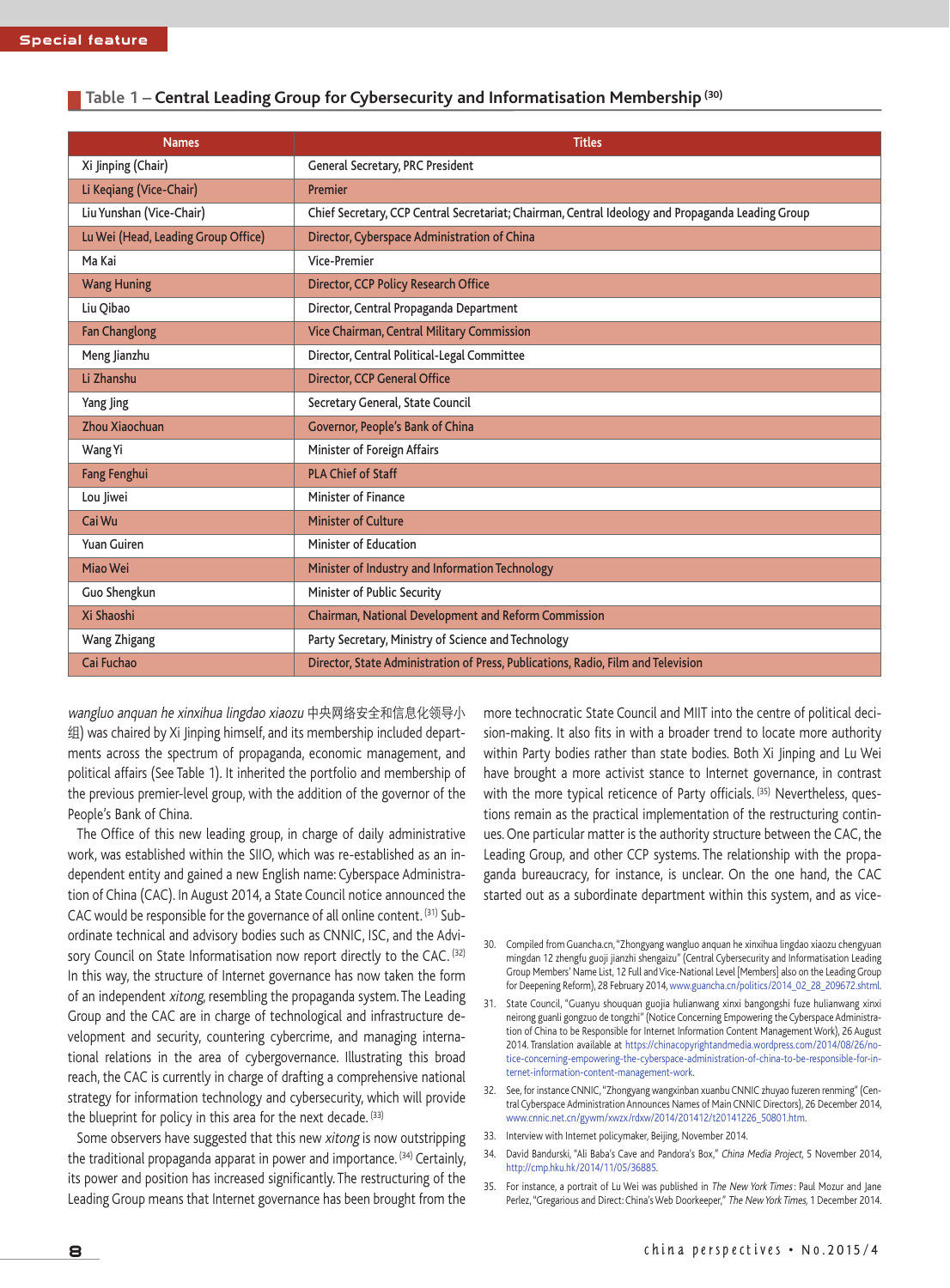director of the Central Propaganda Department, Lu Wei still reports to its head, Liu Qibao, and the Standing Committee member with the propaganda portfolio, Liu Yunshan. On the other hand, as director of the CAC, Lu Wei reports directly to Xi Jinping.The CAC has also made some very visible inroads into traditional propaganda territory. In April 2015, for instance, a new research body, the Chinese Culture Institute of Internet Communication (Zhongguo wenhua wangluo chuanbo yanjiu hui 中国文化网络传播研 究会) was established under CAC authority. In foreign affairs, the CAC and the Ministry of Foreign Affairs have sent separate delegations to international cybergovernance events such as the Hague Global Conference on Cyberspace, <sup>(36)</sup> raising questions about authority structures in international affairs. The assignment of tasks, departments, and personnel between MIIT and the CAC remains in process. (37) In other words, while the objective of this reorganisation may have been to centralise leadership power over cyber affairs, it still remains the case that the leadership will require the collaboration of individual agencies for policy implementation and execution. This, in turn, means that the perennial principal-agent and coordination issues that have plagued Internet governance thus far are likely to continue, albeit on reorganised lines.

## **Internet policy change**

The domestic measures taken in Internet reform cannot be seen in isolation from the manner in which the Xi administration has framed its broader challenges, as well as its overall, comprehensive reform agenda. As indicated earlier, the Xi administration came to power with an agenda of countering what had become perceived as a crisis both in governing the Party and in state-society relations, as well as an increasingly hostile international environment. As a result, the techno-optimist discourse that had developed around the informatisation agenda was joined by a more security-oriented focus. Rhetorically, Internet authorities sought to portray themselves as a benevolent Leviathan preventing harm to Chinese citizens emerging from online swindles and blackmail, as well as from the social chaos that would follow from ideological destabilisation. This discourse of security was used to justify a progressive series of measures to counter potential domestic and international threats affecting online content as well as hardware and infrastructure.

## **Content**

The expansion of Internet use in China is a well-known story. User numbers grew to 649 million at the end of 2014, and the demographic composition of Internet users shifted as rural, less well-off citizens gained access, often through mobile technology. (38) Social media and self-media permitted individual citizens to participate in public discourse to an unprecedented extent, rendering visible political discontent, drivers for protests, and individual instances of abuse. Social media-based stories grew in prominence on the Chinese Internet, from reports on incidents such as the Wenzhou rail crash (39) to rumours about an attempted military coup in Beijing. Also, the Internet became a platform for humorous satire and parody, exemplified by the creative use of language and imagery under the symbol of the Grass Mud Horse (caonima 草泥马). (40) Online celebrities and public intellectuals, nicknamed Big Vs, became opinion leaders, often having tens of millions of followers. (41) The speed and extent to which information could spread on open platforms, such as social media,

The leadership had already started responding to these trends before the 18<sup>th</sup> Party Congress. Online censorship gradually expanded in step with Internet usage, and the establishment of the State Internet Information Office in the same year signalled a recognition of the Internet's importance in public communication.Yet these responses were very much informed by traditional propaganda practices and tactics. For instance, the Sixth Plenum of the 17<sup>th</sup> Party Congress was dedicated to culture and propaganda issues, but addressed Internet-related questions in only one paragraph of its comprehensive Decision. Instead, it was held that traditional persuasion- and culture-based propaganda was necessary to provide Chinese society with the necessary spiritual nourishment. The new Internet governance administration sought to tackle these perceived threats in a manner that was much more based on the characteristics of online communication. The first challenge was to defuse the tensions that had arisen on online social media and regain control. This proceeded in an ostensibly well-planned, gradual manner. In April, the Internet was identified in a secret Party document as the prime platform through which harmful information entered into public discourse. The justification for this document was provided by an acrimonious online debate about constitutionalism and the nature of CCP governance. <sup>(42)</sup> In August, the newly-appointed SIIO director Lu Wei introduced Seven Baselines (qige dixian 七个底线) for online opinion leaders, which were later expanded to all online users. Later that month, Xi Jinping gave a secret speech at a national conference on propaganda and ideology work where he called upon cadres to "unsheathe the sword" (liangjian 亮剑) in a new public opinion struggle with the Internet as its main battlefield. (43) This led to a broad crackdown in which a number of Big Vs were arrested, and new rules were promulgated that imposed prison sentences on online postings that were retweeted 500 times or more. (44) These measures explicitly targeted the volatility and publicity of a medium like Weibo, and hastened an exodus from public microblogging platforms to private messaging apps.Weibo use dropped precipitously in the space of a mere month. <sup>(45)</sup> Having thus dealt with the primary problem, the leadership moved to consolidate a new regulatory model for social media and news. Furthermore, regulations concerning online culture

- 36. Interviews with conference attendees and organisers on site.
- 37. Interview with Internet policymaker, Beijing, April 2015.
- 38. CNNIC, "Di 35 ci Zhongguo hulian wangluo fazhan zhuankuang tongji baogao" (35<sup>th</sup> Statistical Report on the Development Situation of China's Internet), January 2015.
- 39. Maria Bondes and Günter Schucher, "Derailed Emotions: The Transformation of Claims and Targets during the Wenzhou Online Incident," Information, Communication & Society, Vol.17, No. 1, 2014, pp. 45-65.
- 40. Bingchun Meng,"From Steamed Bun to Grass Mud Horse: E Gao as Alternative Political Discourse on the Chinese Internet," Global Media and Communication, Vol. 7, No. 1, 2011, pp. 33-51.
- 41. Marina Svensson,"Voice, Power and Connectivity in China's Microblogosphere: Digital Divides on SinaWeibo," China Information, Vol. 28, No. 2, 2014, pp. 168-188.
- 42. Rogier Creemers, "China's Constitutionalism Debate: Content, Context and Implications," The China Journal, No. 74, 2015, pp. 91-109.
- 43. The speech itself remains unpublished. A summary was later obtained by China Digital Times. See also n. 4.
- 44. Supreme People's Court, "Guanyu banli liyong xinxi wangluo shishi feibang deng xingshi anjian shiyong falü ruogan wenti de jieshi" (Interpretation Concerning Some Questions of Applicable LawWhen Handling Uses of Information Networks to Commit Defamation and Other Such Criminal Cases), 6 September 2013, https://chinacopyrightandmedia.wordpress.com/2013/09/06/interpretation-concerning-some-questions-of-applicable-law-when-handling-uses-of-informationnetworks-to-commit-defamation-and-other-such-criminal-cases.
- 45. Malcolm Moore, "China Kills Off Discussion on Weibo after Internet Crackdown," Daily Telegraph, 30 January 2014, www.telegraph.co.uk/news/worldnews/asia/china/10608245/China-kills-offdiscussion-on-Weibo-after-internet-crackdown.html.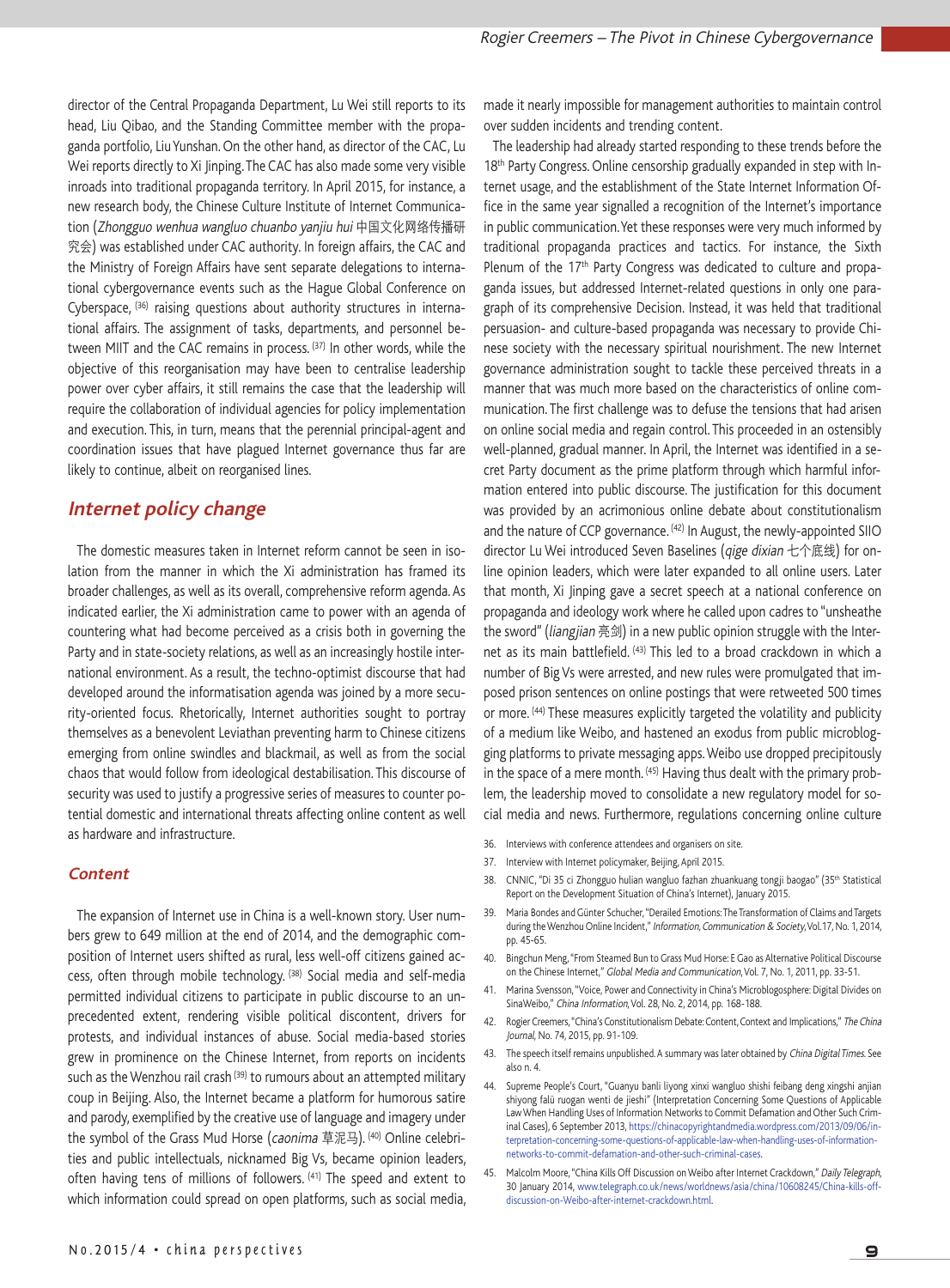were strengthened as well. The following sections will address these sectors in detail.

**Social media and news:** The reforms in the area of social media had two main focal points. First, official voices were to gain more prominence in the online sphere, while non-official voices were to be co-opted into subscribing to the "Seven Baselines." Second, rules concerning real-name registration were strengthened and, in contrast to earlier periods, more strongly enforced. (46) Such rules directly counter online anonymity, making it easier to identify and prosecute sources of unwanted content.

As the ideological campaign deepened in 2013, more and more users left the public Weibo platform in favour of Tencent's WeChat service. <sup>(47)</sup> For most users, WeChat is a much more private environment, with a maximum chat group size of 100 members. This means that while information can still circulate, it does so more slowly, and out of the public view. (48) It is also possible to register for a public account, but these are limited to one message per day – limiting the potential of non-Party voices to take a leading role in public debates. Yet these limitations did not forestall further government intervention and regulation. In March, dozens of politically active public accounts across the ideological spectrum were deleted, including those belonging to liberal-leaning organisations such as Phoenix WebMedia (Fenghuang weimeiti 凤凰微媒体) and the leftist website Utopia (Wuyouzhixiang 乌有之乡). (49) New rules on instant messaging services introduced in August 2014 imposed mandatory real-name registration obligations for all users. These rules also require instant messaging companies to examine all applications for a public account, and categorise them according to the sort of information they would disseminate. The dissemination of current affairs-related information and news was only permitted to specific licensed bodies, and no other public account holders were permitted to publish or retweet such content. (50) The real-name registration elements of these rules were deepened in early 2015, in regulations that also required users of all account-based online information services to commit to the Seven Baselines and the well-known list of prohibited content categories that had been included in all important media regulations. (51) The Supreme People's Court furnished a further incentive for websites to maintain realname registration information by imposing liability on service providers who are unable to provide the identity and contact method of defendants in Internet-related tort cases. (52)

As these new regulations curtailed the activities of posters not associated with official Party media, official voices moved in to take their place. As early as April 2013, Ren Xianliang, a Shaanxi provincial propaganda official who would shortly after be promoted to Lu's deputy, had developed a theory of "two public opinion fields," the traditional media field of Party outlets, and the new media field emerging on the Internet. In Ren's diagnosis, chaos reigned in the Internet sphere, and traditional media were castigated for failing to adapt to new circumstances. (53) In April 2014, Central Propaganda Department head Liu Qibao announced a plan for the convergence of traditional media with the online environment, and guiding opinions to this effect were passed by the Central Leading Group for the Comprehensive Deepening of Reform in August. (54) As put in a People's Daily editorial published on the same date, "Media communication work essentially is the work of creating people's thoughts. Invisible propaganda is the most brilliant communication. Coercion is ineffective; only by bringing life as the spring breeze and rain, by

silently watering everything is it possible to reach people's hearts." (55) In order to achieve these objectives, traditional media enterprises were to employ methods particularly aimed at the mobile Internet, such as building apps, to better reach their intended audiences. In connection with this, new rules also regulated journalism in online news outlets, clearly defining which kinds of online platform and their staff could produce current affairs-related content. (56)

The assessment of these measures in the Party press has been largely positive. By the end of 2014, People's Daily reported that the "consensus" in the two public opinion fields had greatly strengthened. <sup>(57)</sup> A report of the People's Daily Public Opinion Monitoring Office published in June 2015 claimed that the positions of official mainstream media and public opinion had increasingly converged, there was an increasing degree of approval for the government, and that the online public opinion ecology had been put on "the right track" (zhenggui 正轨). <a><a>>
1</a>
At the moment, strong academic scrutiny of the reshaped social media environment in China is lacking. Nevertheless, it seems to be the case that the optimistic tone of these official

- 46. On the difficulties with real-name registration enforcement, see Johan Lagerkvist, "Principal-Agent Dilemma in China's Social Media Sector? The Party-State and Industry Real-Name Registration Waltz," International Journal of Communication, Vol. 6, No. 19, 2012, pp. 2628-2646.
- 47. "From Weibo to WeChat," The Economist, 18 January 2014, www.economist.com/news/china/ 21594296-after-crackdown-microblogs-sensitive-online-discussion-has-shifted-weibo-wechat.
- 48. There are, however, indications of government monitoring of WeChat. The activist Hu Jia, for instance, claimed security services sometimes base interrogations on WeChat conversations. John Kennedy, "Hu Jia Explains Why Mobile Apps Make Activism Spooky," South China Morning Post, 15 November 2012,www.scmp.com/comment/blogs/article/1083025/hu-jia-explains-why-mobile-apps-make-activism-spooky.
- 49. Tyler Roney, "China's Sudden WeChat Crackdown," The Diplomat, 14 March 2014, http://thediplomat.com/2014/03/chinas-sudden-wechat-crackdown.
- 50. These regulations have become popularly known as the "Ten Articles on WeChat" (Weixin shitiao). CAC,"Jishi tongxin gongju gongzhong xinxi fuwu fazhan guali zanxing guiding"(Provisional Regulations for the Development and Management of Instant MessagingTools and Public Information Services), 7 August 2014, https://chinacopyrightandmedia.wordpress.com/2014/08/07/provisional-regulations-for-the-development-and-management-of-instant-messaging-tools-and-public-information-services.
- 51. CAC, "Hulianwang yonghu zhanghao mingcheng guanli guiding" (Internet User Account Name Management Regulations), 4 February 2015, https://chinacopyrightandmedia.wordpress.com/ 2015/02/04/internet-user-account-name-management-regulations.
- 52. Supreme People's Court,"Guanyu shenli liyong xinxiwangluo qinhai renshen quanyi minsji jiufen anjian shiyong falü ruogan wenti de guiding" (Regulations Concerning Some Questions of Applicable Law in Handing Civil Dispute Cases Involving the Use of Information Networks to Harm personal Rights and Interests), 9 October 2014, https://chinacopyrightandmedia.wordpress.com/ 2014/10/09/supreme-peoples-court-regulations-concerning-some-questions-of-applicable-lawin-handing-civil-dispute-cases-involving-the-use-of-information-networks-to-harm-personalrights-and-interests.
- 53. Ren Xianliang,"Tongchou liangge yulunchang, ningju shehui zheng nengliang"(Comprehensively Plan Both Public Opinion Fields, Concentrate Society's Positive Energy), Red Flag Manuscripts, No. 2013/07. Translation available at https://chinacopyrightandmedia.wordpress.com/2013/04/24/ propaganda-directors-call-to-traditional-media-wake-up.
- 54. Central Leading Group for the Comprehensive Deepening of Reform,"Guanyu tuidong chuantong meiti he xinxing meiti ronghe fazhan de zhidao yijian" (Guiding Opinions Concerning the Converged Development of Traditional Media and New Media), 18 August 2014.
- 55. Guo Ping, "Zai meiti ronghe xin geju zhong jianghao Zhongguo gushi" (People's Daily: Telling China's Story Well in a New Converged Media Structure), People's Daily, 19 August 2014. Translation available at https://chinacopyrightandmedia.wordpress.com/2014/08/19/peoples-dailytelling-chinas-story-well-in-a-new-converged-media-structure.
- 56. SAPPRFT, CAC,"Guanyu zai xinwen wangzhan hefa xinwen jizhezheng de tongshi" (Notice Concerning Approving and Issuing Journalist Credentials in News Websites), 21 October 2014.Translation available at https://chinacopyrightandmedia.wordpress.com/2014/10/21/noticeconcerning-approving-and-issuing-journalist-credentials-in-news-websites.
- 57. CAC,"2014 nian 'liangge yulunchang' gongshidu zengqiang"(Degree of Consensus Strengthening in the "Two Public Opinion Fields"in 2014), www.cac.gov.cn/2014-12/26/c\_1113787892\_2.htm.
- 58. Liu Pengfei, ZhouYaqiong, and Zhang Li,"2014 nian Zhongguo yidong yulunchang yuqing fazhan baogao"(2014 Report on the Development of Public Sentiment in China's Mobile Public Opinion Sphere), in Tang Xujun (ed.), Xin meiti lanpishu: Zhongguo xinmeiti fazhan baogao No. 6 (Blue Book of New Media:Annual Report on Development of New Media in China No. 6), Beijing, Shehui kexue wenxian chubanshe, 2015.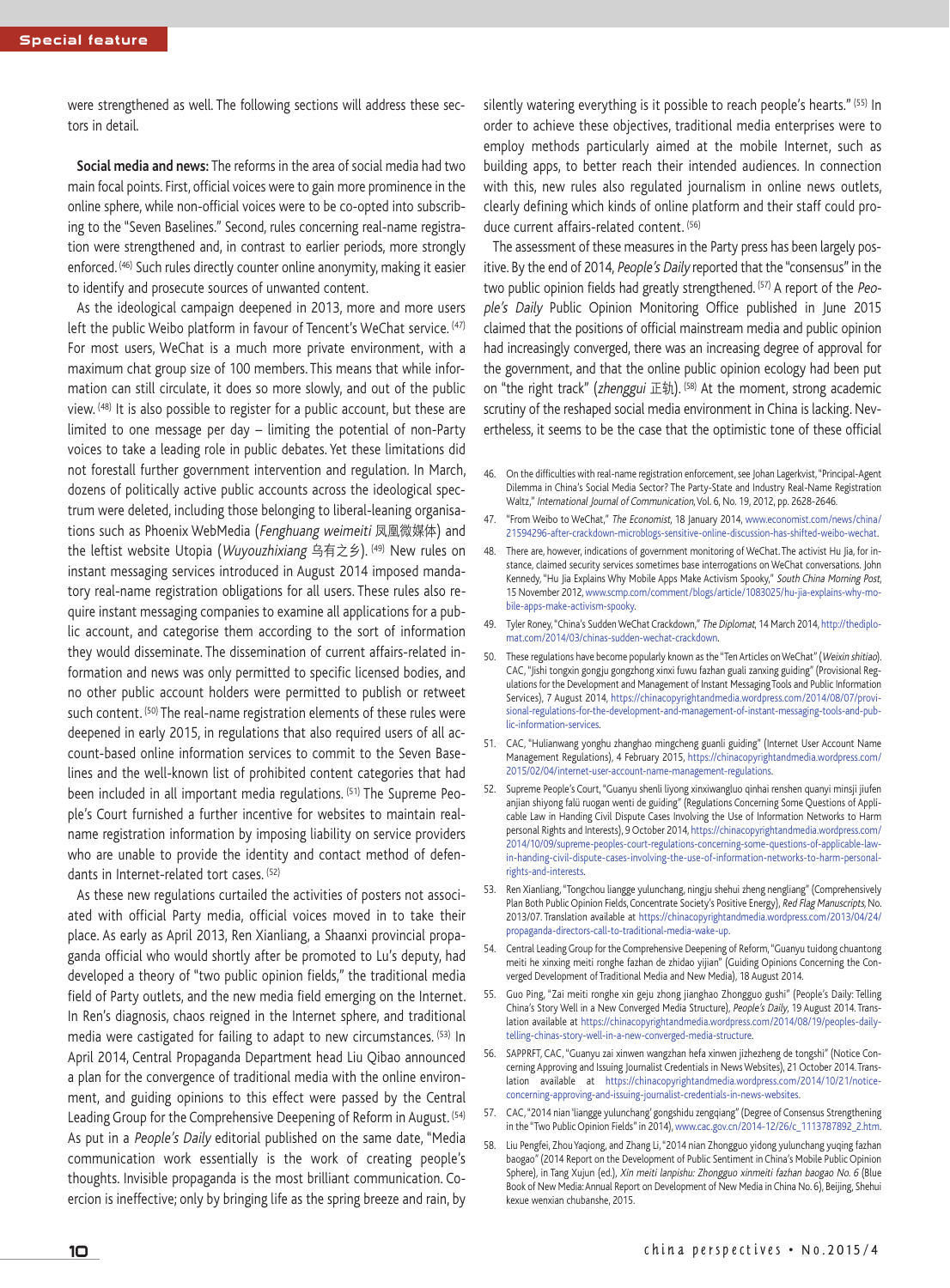reports is not wholly undeserved. While some forms of satire and online banter persist, social media no longer seem to be the political crucible they were before the 18<sup>th</sup> Party Congress. To a certain degree, this may be ascribed to the high levels of stress and tensions associated with the Xi administration's unrelenting anti-corruption and anti-dissent campaigns. Nevertheless, it remains to be seen whether this will remain the case as political circumstances change – as they inevitably must – in the future.

**Online culture:** Perhaps somewhat counterintuitively, the prominence of cultural propaganda seems to have diminished somewhat in the effort to regain dominance over online public opinion. Maria Repnikova and Kecheng Fang suggest that, having dispensed with classical state-sponsored, top-down cultural products, the new leadership has adopted a much more participatory approach to online persuasion. (59) Nevertheless, the traditional cultural bureaucracies, particularly SAP-PRFT, have sought to maintain at least some level of influence and authority in this sphere. In particular, it has focused its attention on online video and literature.

In January, SAPPRFT issued a notice outlining its intention to strengthen respective management over online video. This document obliged producers to obtain the correct licensing, and imposed producer-like liabilities onto online video platforms for content produced by individuals.As part of this, video websites were required to obtain the real identity of such producers. (60) In September, SAPPRFT formally enacted new procedures for censorship of foreign audio-visual content. There had been an obligation to license imported works used in online broadcast for many years, but this was honoured more in the breach than in the observance. The new rules mandated that online video providers had to file annual import plans for approval, that every newly-imported film or television programme had to undergo content inspection, and that all relevant information had to be uploaded to an online registration platform, managed by SAPPRFT. Furthermore, this document introduced an import quota: online video platforms were only permitted to import a quantity of foreign content equivalent to 30% of the domestically produced content they purchased the preceding year. (61) Later that month, SAPPRFT issued a notice indicating that videos featuring stars and celebrities with convictions for drug use, solicitation, or other crimes could no longer be broadcast. In November, it published regulations proscribing, amongst others, one-night stands and extramarital affairs in online videos. (62)

SAPPRFT also intensified the annual campaigns fighting pornography and other unlawful content online. The 2014 "Clean the Web" (Jingwang 净网) campaign attracted worldwide headlines when popular and ostensibly harmless television series such as The Big Bang Theory were banned from Chinese video websites. Sina lost its audio-visual broadcasting licence after pornographic content was discovered on some of its services. The small number of works at issue, four videos and 20 articles, suggests that this move might have wider motives. Equally, the fact that the banned, highly popular series were later broadcast in an edited version by CCTV<sup>(63)</sup> indicates that state-owned entities may have taken advantage of political circumstances for economic gain. As the campaign deepened, SAPPRFT broadened its focus to set-top boxes and mobile video apps. (64) It also called in the seven TV stations holding online television licences for a criticism meeting, at which it ordered the withdrawal of all unapproved foreign channels that these stations broadcast. <sup>(65)</sup> Lastly, it went after popular platforms for the distribution of crowdsourced subtitles, including YYeTs

and Shooter.cn, in a further bid to reduce the market presence of foreign programmes. (66) However, Chinese programmes were targeted as well, as illustrated by the fact that a popular historical drama on the Tang Dynasty empressWu Zetian was pulled from screens, allegedly because of excessive cleavage. (67) The Ministry of Culture also played a part in the campaign, announcing punishments for firms including Tencent and Baidu for the spread of pornographic and gambling games. <sup>(68)</sup>

While the stress on traditional propaganda approaches was reduced, it did not disappear from the leadership's radar. In October, a Forum on Literature and Art took place in Beijing. In his speech at this event, Xi Jinping stressed a more conservative, Party-oriented approach to art, calling for "even more excellent works that disseminate the value views of present-day China, reflect the spirit of Chinese culture, mirror the aesthetic pursuits of Chinese people, and organically integrate ideology, artistry, and enjoyability." (69) While his speech, or at least the edited version of it reported by Xinhua, did not directly reference the Internet, SAPPRFT responded to this speech at the end of December, with a development plan for the hugely successful online literature industry. This had hitherto remained under the regulatory radar, but online literature enterprises would now come under closer regulatory scrutiny, with increasing stress on ideological rectitude and the eulogy of a particular top-down defined vision of Chinese culture. In particular, the role of literary commentary and criticism would be strengthened, while authors would be subject to a real-name registration system.

- 59. Maria Repnikova and Kecheng Fang, "Behind the Fall of China's Greatest Newspaper: Censorship and Commercial Pressures Have Driven the Once-Revered Southern Weekly to the Margins," Foreign Policy, 29 January 2015, https://foreignpolicy.com/2015/01/29/southern-weekly-chinamedia-censorship/ (accessed on 21 November 2015).
- 60. SAPPRFT,"Guanyu jinyibu wanshan wangluoju, weidianying deng wangluo shiting jiemu guanli de buching tonghi"(Supplementary Notice Concerning Further Perfecting the Management of Online Dramas, Microfilms and Other Such Online Videos), 2 January 2014. Translation available at https://chinacopyrightandmedia.wordpress.com/2014/01/02/supplementary-notice-concerningfurther-perfecting-the-management-of-online-dramas-microfilms-and-other-such-online-videos.
- 61. SAPPRFT,"Guanyu junyibu luoshi wangshang jingwai yingshiju guanli youguan guiding de tongzhi" (Notice Concerning Further Implementing Regulations on the Management of Online Foreign Film and Television Dramas), 2 September 2014. Translation available at https://chinacopyrightandmedia.wordpress.com/2014/09/02/notice-concerning-further-implementing-regulationson-the-management-of-online-foreign-film-and-television-dramas.
- 62. SAPPRFT,"Guanyu jiaqiang youguan guangbo dianshi jiemu, yingshiju he wangluo shiting jiemu zhizuo chuanbo guanli de tongzhi" (Notice Concerning Strengthening Management of the Production and Dissemination of Radio, Film and Television Programmes, Television Dramas and Online Audiovisual Products), 28 September 2014.Translation available at https://chinacopyrightand media.wordpress.com/2014/09/28/notice-concerning-strengthening-management-of-the-production-and-dissemination-of-radio-film-and-television-programmes-television-dramas-and-online-audiovisual-products.
- 63. "CCTV to Broadcast 'The Big Bang Theory,'" People's Daily Online, 30 April 2014, http://en. people.cn/98649/8614399.html (accessed on 30 October 2015).
- 64. "Guangdian zongju zhengdun hulianwang dianshihe: yaoqiu guanbi shipin APP"(SAPPRFT Rectifies Internet Television Boxes: Demands Closure of Audio-Visual Apps), Sina.com, 24 June 2014, http://tech.sina.com.cn/i/2014-06-24/09089455612.shtml.
- 65. "Guangdian zongju yuetan qipai zhaoshang: wu zizhi jingwai yingshiju yizhounei xiaxian" (SAP-PRFT Meets Seven License Holders: Unlicensed Foreign Television Dramas to Be Taken Off-Line Within One Week), Ifeng.com, 15 July 2014, http://tech.ifeng.com/speakout/detail\_2014\_07/ 15/37345736\_0.shtml.
- 66. "As China Cracks Down on Illegal Videos, Lovers of Foreign TV Mourn," Wall Street Journal, 25 November 2014, http://blogs.wsj.com/chinarealtime/2014/11/25/as-china-cracks-down-on-illegalvideos-foreign-tv-lovers-mourn.
- 67. Amy Qin, "A Historical Drama Shows Too Much Cleavage for China's Censors," The New York Times, 2 January 2015, http://sinosphere.blogs.nytimes.com/2015/01/02/a-historical-drama-shows-toomuch-cleavage-for-chinas-censors.
- 68. "China Punishes Internet Firms for Spreading Porn," Xinhuanet, 2 December 2014, http://news.xinhuanet.com/english/china/2014-12/02/c\_133828482.htm.
- 69. "Xi Jinping:wenyi buneng zai shichang jingji dachao zhong mishi fangxiang"(Xi Jinping: Literature and Art Cannot Lose Their Way in the Wave of the Market Economy), Xinhua, 15 October 2014, https://chinacopyrightandmedia.wordpress.com/2014/10/16/xi-jinpings-talks-at-the-beijingforum-on-literature-and-art.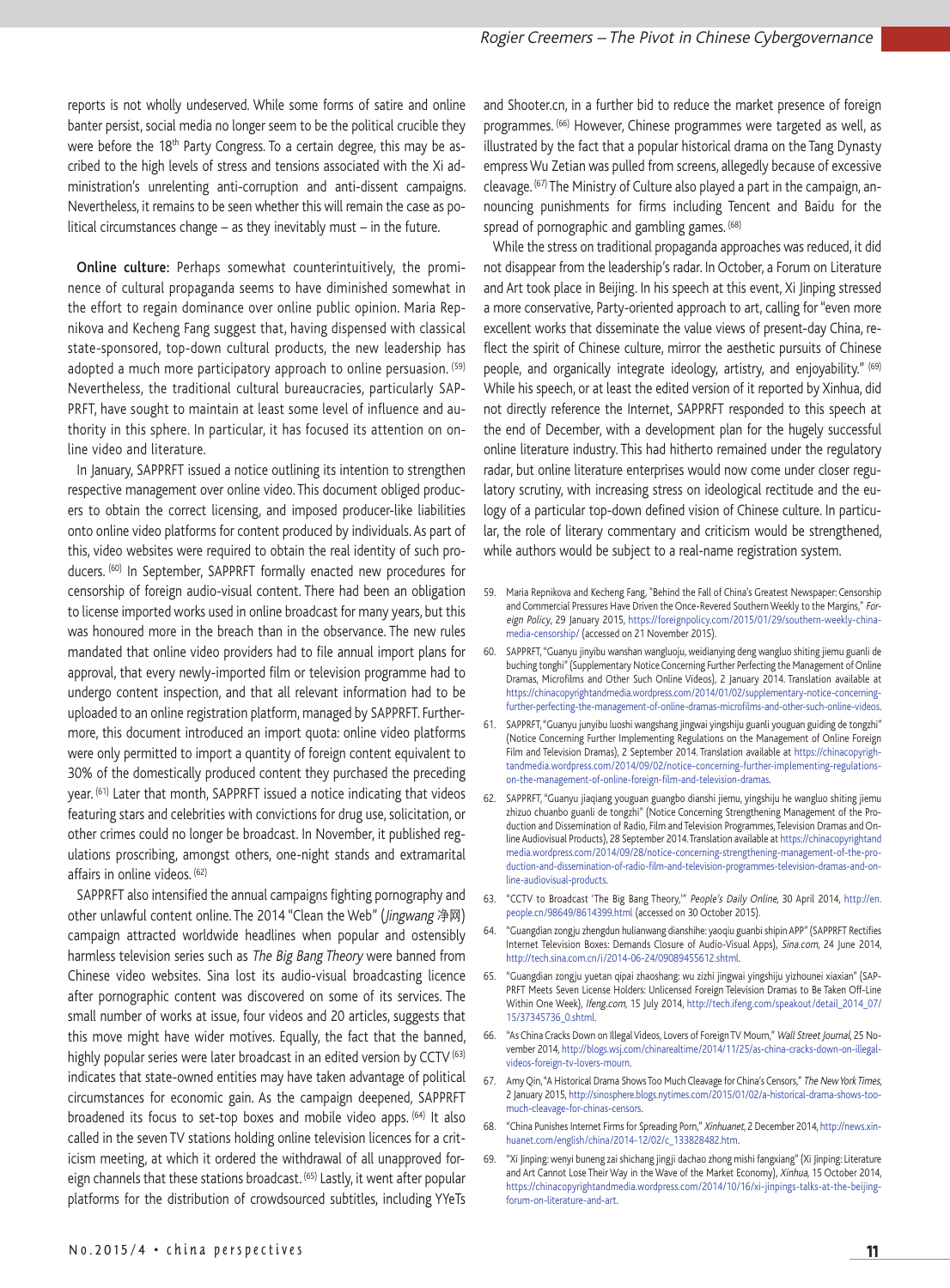## **Technological security**

In conjunction with the content regulation reforms outlined above, significant attention has also been directed at the extent to which China's reliance on foreign technology might provide channels for infiltration and subversion by "foreign hostile powers." In spite of plans existing since the 1980s (in particular the 986 project), China still relies on foreign suppliers for the absolute majority of its hardware and software. This was thrown in painful relief through events such as the discontinuation of support for Windows XP in April 2014 and the Snowden revelations, which created considerable concern about China's perceived inability to stand up to the technological superiority of, in particular, the United States. (70) Red Flag Magazine, for instance, published an article in which individuals from National Defence University warned about the possibility of solar-powered drones off the coast of China providing connectivity to dissidents in the coastal regions. (71)

In response, the leadership initiated a broader push to speed up the Sinification of ICT resources and to gain more influence over the products and services of US technology companies. One raft of measures was taken days after US Department of Justice indicted five PLA officers associated with the Shanghai-based unit 61398, which was identified as the perpetrator of consistent cyberespionage attacks in the 2013 Mandiant Report. On one day, 27 May, reports emerged that a proposal to review the security of server equipment in the financial sector would be submitted to the Central Leading Group, (72) that state-owned enterprises (SOEs) were required to sever ties with foreign consulting companies due to suspicion that the latter conducted intelligence-gathering on behalf of the US government, and that the People's Bank of China and the Ministry of Finance were encouraging banks to replace IBM servers with domestic hardware. On the same day, the server manufacturer Inspur announced a plan to replace IBM hardware in the small server market. (73) Furthermore, mere days after the indictment was announced, the Chinese government procurement authorities announced that the purchase of computer hardware running the Windows 8 operating system would be prohibited. <sup>(74)</sup>

In the area of software, 2014 saw the release of a new mobile operating system, the Linux-based China Operating System. This was developed by the Chinese Academy of Sciences and the Shanghai-based Liantong Network Communications Technology. It was announced that the system was tested on China Mobile and China Telecom networks, was compatible with Java and HTML5, and supported more than 100,000 existing applications. According to Chen Feili, a deputy general manager of Liantong, the ultimate objective is to make COS into China's main operating system, and to broaden its reach to laptop and desktop platforms. (75) But COS is not alone. Also in January, Coship Electronics launched its native mobile operating system 960OS, <sup>(76)</sup> while progress was also announced on Ubuntu Kylin,  $(77)$  a desktop OS developed by a UK software firm under the auspices of the Ministry of Industry and Information Technology. Advances were also made in server hardware.The firm Sugon, previously known for its production of supercomputers, announced that it had successfully developed and manufactured servers based on the Long Xin 3B eight-core processor. (78) It is claimed that this processor, whose intellectual property rights are wholly Chinese, will be included in hardware in the military, financial, and other sectors, and reduce China's reliance on imported microchips.

Together with these import substitution measures, the government also threw up increasing regulatory barriers for foreign technology. In

May, the CAC announced a comprehensive security review system for "important technologies and services used in systems concerning national security and the public interest." (79) In December, Apple CEO Tim Cook agreed with Lu Wei that Apple's products would be subject to these security audits. However, foreign technology companies and commercial associations also protested against new regulations issued by China's banking regulator. These require companies selling computer equipment to Chinese banks to submit source codes and provide back doors into hardware and software. Furthermore, 75% of technology products used in Chinese financial institutions must become "secure and controllable" by 2019. <sup>(80)</sup> In the area of government procurement, a number of US technology firms were removed from approved government procurement purchasing lists, most prominently affecting the sales of Cisco equipment. <sup>(81)</sup> Unsurprisingly, these measures have attracted mixed responses from foreign observers, in particular the Western companies that see their business threatened through import substitution preferences.

The government also launched broader initiatives in the area of cybersecurity, with a particular focus on the security of mobile applications. A campaign targeting mobile malware started in April, <sup>(82)</sup> while in August, MIIT published a comprehensive security plan for the online environment. (83) This plan not only called for more effectively controllable software and hardware, but also for better personal data protection and better security management for app stores. A first cybersecurity week was organ-

- 70. The cessation of support for Windows XP was listed second in a summary of "cybersecurity events" in 2014 by Internet company NetEase."2014 nian Zhongguo shida wangluoanquan shijian pandian" (Ranking the Top Ten Cybersecurity Events in China for 2014), NetEase, 10 December 2014, http://digi.163.com/14/1210/13/AD3V32UV001618JV.html.
- 71. Zhao Zhoujian, Xu Zhilian, "Xinxi jishu fazhan yu yishixingtai anquan" (Information Technology Development Trends and Ideological Security), Red Flag Manuscript, No. 2014/24, 2014. Translation available at https://chinacopyrightandmedia.wordpress.com/2015/01/01/information-technology-development-trends-and-ideological-security.
- 72. "China Said to Study IBM Servers for Bank Security Risks," Bloomberg, 27 May 2014, www.bloomberg.com/news/articles/2014-05-27/china-said-to-push-banks-to-remove-ibmservers-in-spy-dispute.
- 73. Clark Edward Barrett, "China's "Server Sinification" Campaign for Import Substitution: Strategy and Snowden (Part 2)," China Brief, Vol. 15, No. 2, 2015.
- 74. "China Bans Use of Microsoft's Windows 8 on Government Computers," Reuters, www.reuters.com/article/2014/05/20/us-microsoft-china-idUSBREA4J07Q20140520.
- 75. Bree Feng, "China Unveils New Native Operating System," The New York Times, 17 January 2014, http://sinosphere.blogs.nytimes.com/2014/01/17/china-unveils-new-native-operating-system.
- 76. "China Unveils Native Mobile Operating System," Xinhua, 9 January 2014, http://news. xinhuanet.com/english/china/2014-01/09/c\_133032451.htm.
- 77. "Ubuntu Kylin Announces Hardware Deal with HP in China," OMG Ubuntu, 16 May 2014, www.omgubuntu.co.uk/2014/05/ubuntu-kylin-oem-partners-announced.
- 78. Michael Kan, "China Develops Its Own Homegrown Servers Amid Cybersecurity Concerns," ComputerWorld, 24 October 2014, www.computerworld.com/article/2838023/servers/china-develops-its-own-homegrown-servers-amid-cybersecurity-concerns.html.
- 79. "Woguo jiang chutai wangluo anquan shencha zhidu" (Our Country Will Unveil a Cybersecurity Inspection System), People's Daily, 23 May 2014.
- 80. Paul Mozur, "New Rules in China Upset Western Tech Companies," The New York Times, 28 January 2015, www.nytimes.com/2015/01/29/technology/in-china-new-cybersecurity-rules-perturbwestern-tech-companies.html? r=0.
- 81. Simon Denyer, "China Removes Top US Tech Firms from Government Purchasing List," Washington Post, 27 February 2015, www.washingtonpost.com/world/china-bars-top-us-technology-firmsfrom-government-list/2015/02/26/ebd4282c-bda1-11e4-9dfb-03366e719af8\_story.html.
- 82. MIIT, "Daji zhili yidong hulianwang eyi chengxu zhuanxiang xingdong gongzuo fang'an" (Work Plan for the Special Campaign to Attack and Deal with Malicious Software on the Mobile Internet," 15 April 2014.
- 83. MIIT, "Guanyu jiaqiang dianxin he hulianwang hangye wangluo anquan gongzuo de zhidao yixian" (Guiding Opinions Concerning Strengthening CybersecurityWork in the Telecommunications and Internet Sectors), 28 August 2014. Translation available at https://chinacopyright andmedia.wordpress.com/2014/08/28/guiding-opinions-concerning-strengthening-cybersecurity-work-in-the-telecommunications-and-internet-sectors.